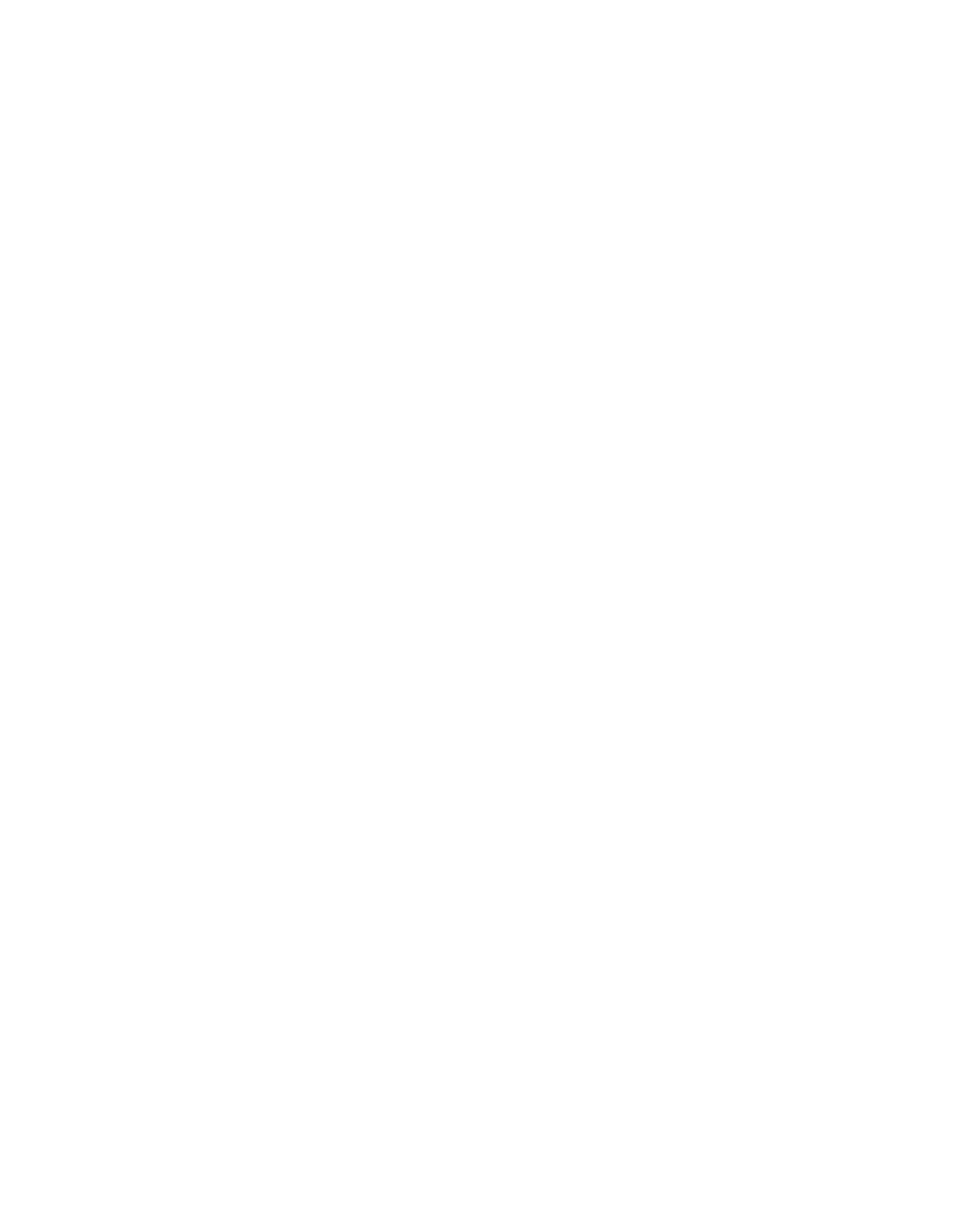# Donec Felis Erat, Congue Non, Volutpat At, Tincidunt Tristique, Libero

Nam feugiat lacus vel est, Version 1.0

A.U. Thor, C.O.R. Respondent and C.O. Author

Construction Engineering Research Laboratory U.S. Army Engineer Research and Development Center 2902 Newmark Drive Champaign, IL 61826-9005

John M. Smith

Coastal and Hydraulics Laboratory U.S. Army Engineer Research and Development Center 3909 Halls Ferry Road Vicksburg, MS 39180-6199

Final Report Approved for public release; distribution is unlimited.

Supersedes ERDC/CREL AF-01-23

Prepared for U.S. Army Corps of Engineers Washington, DC 20314-1000

Under Work Unit 33143

Monitored by U.S. Army Engineer Research and Development Center 3909 Halls Ferry Road, Vicksburg, MS 39180-6199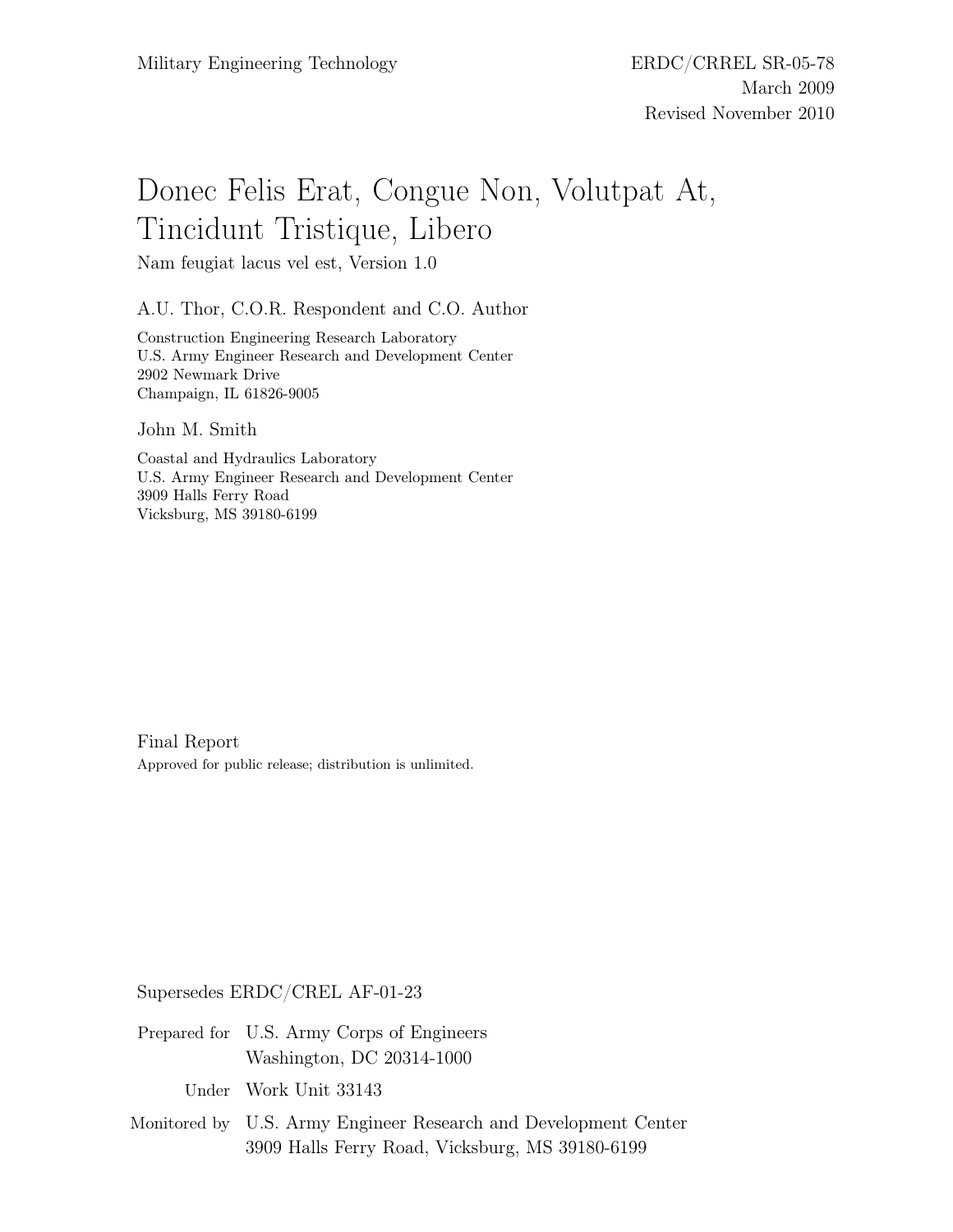Abstract: Etiam euismod. Fusce facilisis lacinia dui. Suspendisse potenti. In mi erat, cursus id, nonummy sed, ullamcorper eget, sapien. Praesent pretium, magna in eleifend egestas, pede pede pretium lorem, quis consectetuer tortor sapien facilisis magna. Mauris quis magna varius nulla scelerisque imperdiet. Aliquam non quam. Aliquam porttitor quam a lacus. Praesent vel arcu ut tortor cursus volutpat. In vitae pede quis diam bibendum placerat. Fusce elementum convallis neque. Sed dolor orci, scelerisque ac, dapibus nec, ultricies ut, mi. Duis nec dui quis leo sagittis commodo.

Aliquam lectus. Vivamus leo. Quisque ornare tellus ullamcorper nulla. Mauris porttitor pharetra tortor. Sed fringilla justo sed mauris. Mauris tellus. Sed non leo. Nullam elementum, magna in cursus sodales, augue est scelerisque sapien, venenatis congue nulla arcu et pede. Ut suscipit enim vel sapien. Donec congue. Maecenas urna mi, suscipit in, placerat ut, vestibulum ut, massa. Fusce ultrices nulla et nisl.

Disclaimer: The contents of this report are not to be used for advertising, publication, or promotional purposes. Citation of trade names does not constitute an official endorsement or approval of the use of such commercial products. All product names and trademarks cited are the property of their respective owners. The findings of this report are not to be construed as an official Department of the Army position unless so designated by other authorized documents.

DESTROY THIS REPORT WHEN NO LONGER NEEDED. DO NOT RETURN IT TO THE ORIGINATOR.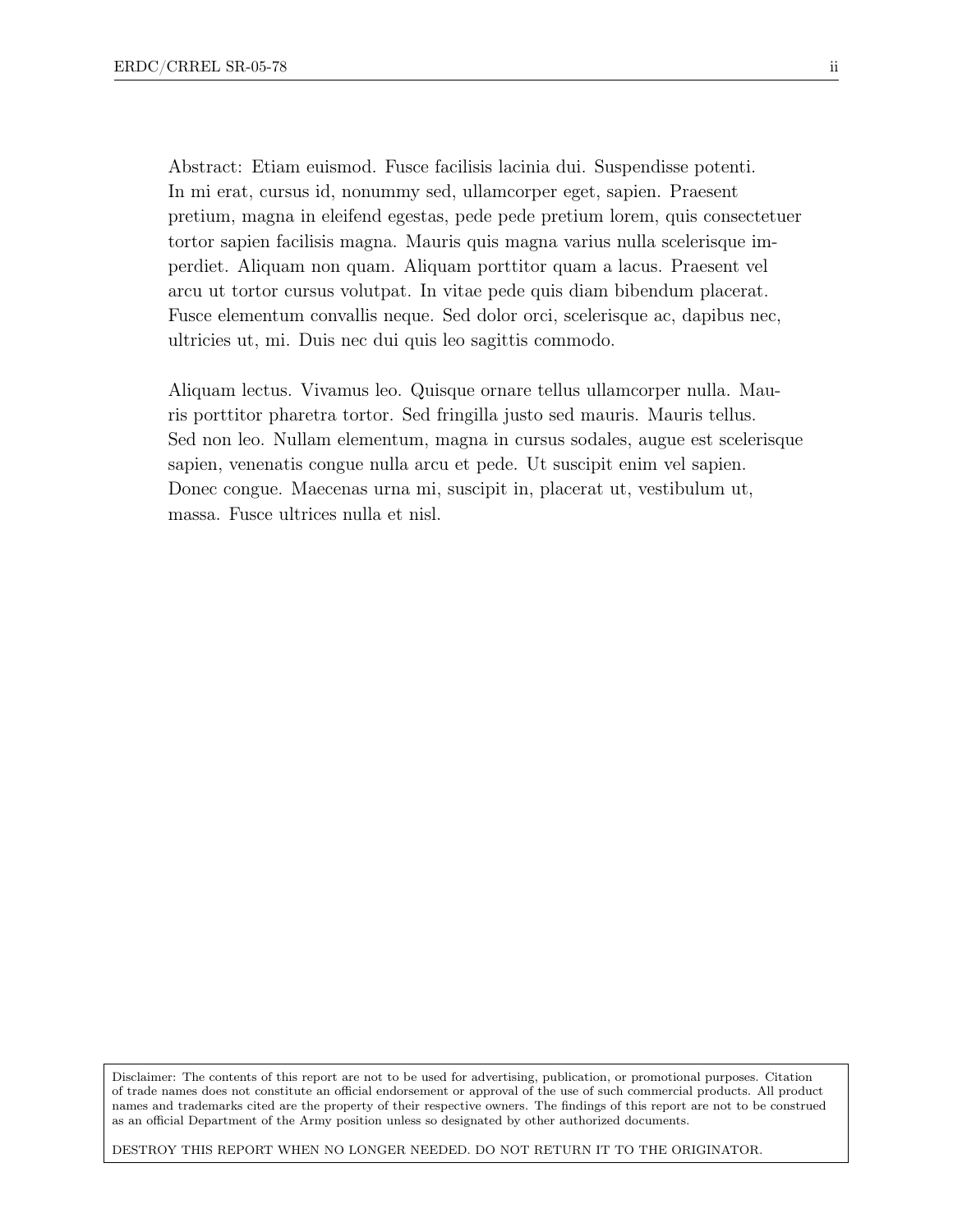## Table of Contents

| 1                                                                                        |
|------------------------------------------------------------------------------------------|
| 1.1<br>Duis ante felis: duis sagittis massa, dignissim id, blandit in, suscipit vel, do- |
| Nunc non magna: duis ante felis: duis sagittis massa, dignissim id, blandit<br>1.1.1     |
|                                                                                          |
| 1.2                                                                                      |
| 1.2.1                                                                                    |
| $\overline{2}$                                                                           |
| 2.1                                                                                      |
| 2.2                                                                                      |
|                                                                                          |
| Appendix B: Pellentesque habitant morbi tristique senectus et netus et malesuada fames   |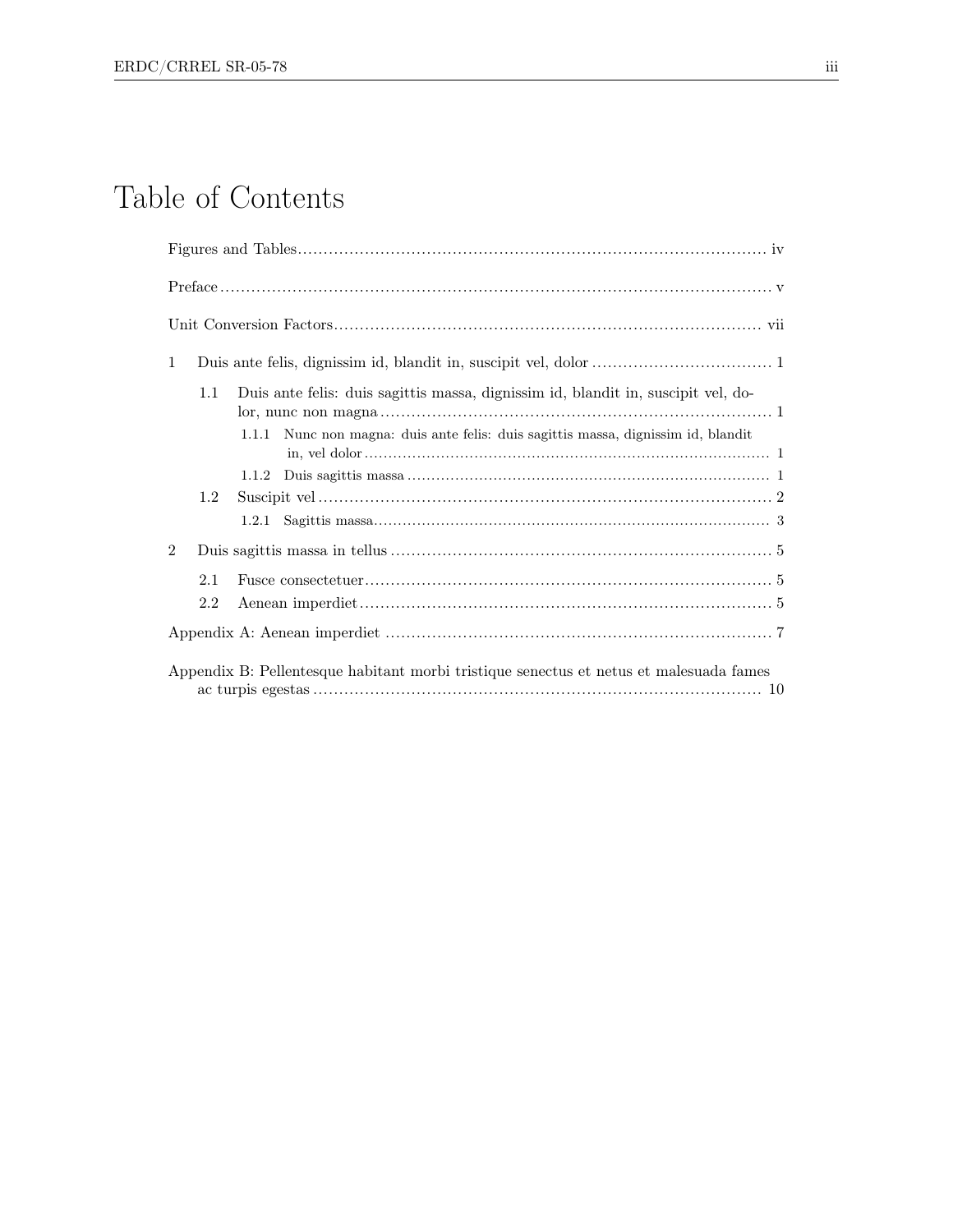# Figures and Tables

### Figures

### Tables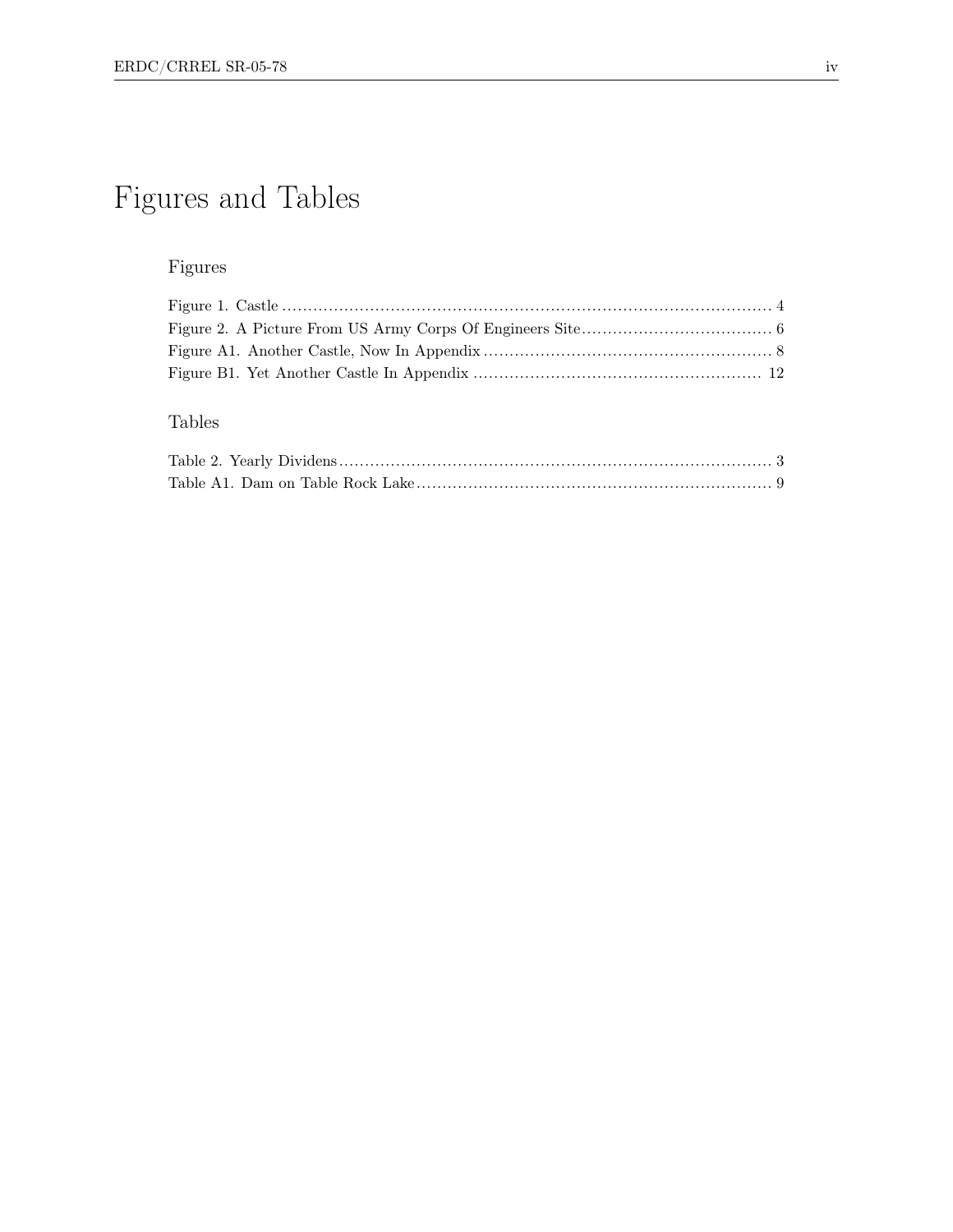## Preface

Lorem ipsum dolor sit amet, consectetuer adipiscing elit. Ut purus elit, vestibulum ut, placerat ac, adipiscing vitae, felis. Curabitur dictum gravida mauris. Nam arcu libero, nonummy eget, consectetuer id, vulputate a, magna. Donec vehicula augue eu neque. Pellentesque habitant morbi tristique senectus et netus et malesuada fames ac turpis egestas. Mauris ut leo. Cras viverra metus rhoncus sem. Nulla et lectus vestibulum urna fringilla ultrices. Phasellus eu tellus sit amet tortor gravida placerat. Integer sapien est, iaculis in, pretium quis, viverra ac, nunc. Praesent eget sem vel leo ultrices bibendum. Aenean faucibus. Morbi dolor nulla, malesuada eu, pulvinar at, mollis ac, nulla. Curabitur auctor semper nulla. Donec varius orci eget risus. Duis nibh mi, congue eu, accumsan eleifend, sagittis quis, diam. Duis eget orci sit amet orci dignissim rutrum.

Nam dui ligula, fringilla a, euismod sodales, sollicitudin vel, wisi. Morbi auctor lorem non justo. Nam lacus libero, pretium at, lobortis vitae, ultricies et, tellus. Donec aliquet, tortor sed accumsan bibendum, erat ligula aliquet magna, vitae ornare odio metus a mi. Morbi ac orci et nisl hendrerit mollis. Suspendisse ut massa. Cras nec ante. Pellentesque a nulla. Cum sociis natoque penatibus et magnis dis parturient montes, nascetur ridiculus mus. Aliquam tincidunt urna. Nulla ullamcorper vestibulum turpis. Pellentesque cursus luctus mauris.

Nulla malesuada porttitor diam. Donec felis erat, congue non, volutpat at, tincidunt tristique, libero. Vivamus viverra fermentum felis. Donec nonummy pellentesque ante. Phasellus adipiscing semper elit. Proin fermentum massa ac quam. Sed diam turpis, molestie vitae, placerat a, molestie nec, leo. Maecenas lacinia. Nam ipsum ligula, eleifend at, accumsan nec, suscipit a, ipsum. Morbi blandit ligula feugiat magna. Nunc eleifend consequat lorem. Sed lacinia nulla vitae enim. Pellentesque tincidunt purus vel magna. Integer non enim. Praesent euismod nunc eu purus. Donec bibendum quam in tellus. Nullam cursus pulvinar lectus. Donec et mi. Nam vulputate metus eu enim. Vestibulum pellentesque felis eu massa.

Quisque ullamcorper placerat ipsum. Cras nibh. Morbi vel justo vitae lacus tincidunt ultrices. Lorem ipsum dolor sit amet, consectetuer adipiscing elit. In hac habitasse platea dictumst. Integer tempus convallis augue. Etiam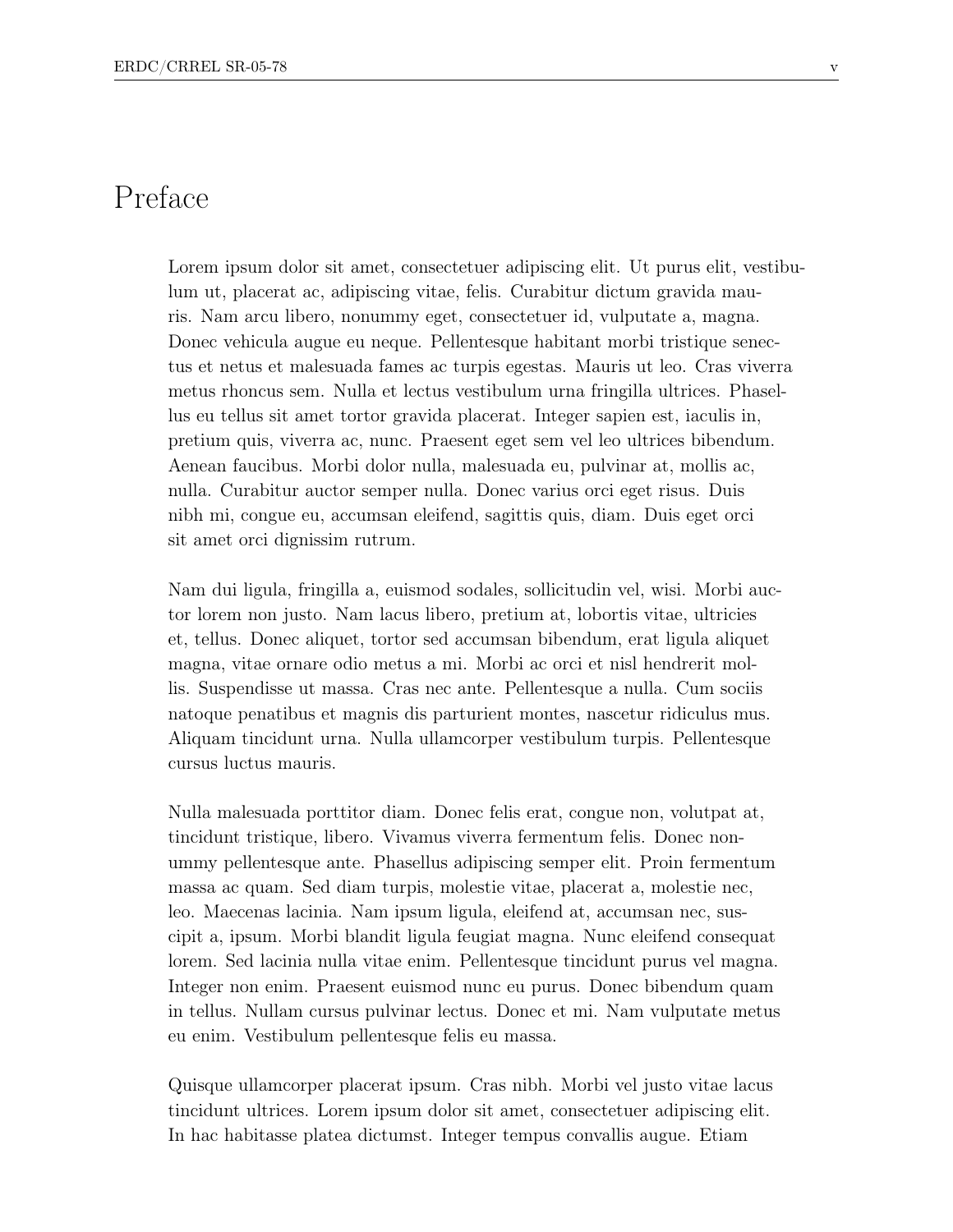facilisis. Nunc elementum fermentum wisi. Aenean placerat. Ut imperdiet, enim sed gravida sollicitudin, felis odio placerat quam, ac pulvinar elit purus eget enim. Nunc vitae tortor. Proin tempus nibh sit amet nisl. Vivamus quis tortor vitae risus porta vehicula.

Fusce mauris. Vestibulum luctus nibh at lectus. Sed bibendum, nulla a faucibus semper, leo velit ultricies tellus, ac venenatis arcu wisi vel nisl. Vestibulum diam. Aliquam pellentesque, augue quis sagittis posuere, turpis lacus congue quam, in hendrerit risus eros eget felis. Maecenas eget erat in sapien mattis porttitor. Vestibulum porttitor. Nulla facilisi. Sed a turpis eu lacus commodo facilisis. Morbi fringilla, wisi in dignissim interdum, justo lectus sagittis dui, et vehicula libero dui cursus dui. Mauris tempor ligula sed lacus. Duis cursus enim ut augue. Cras ac magna. Cras nulla. Nulla egestas. Curabitur a leo. Quisque egestas wisi eget nunc. Nam feugiat lacus vel est. Curabitur consectetuer.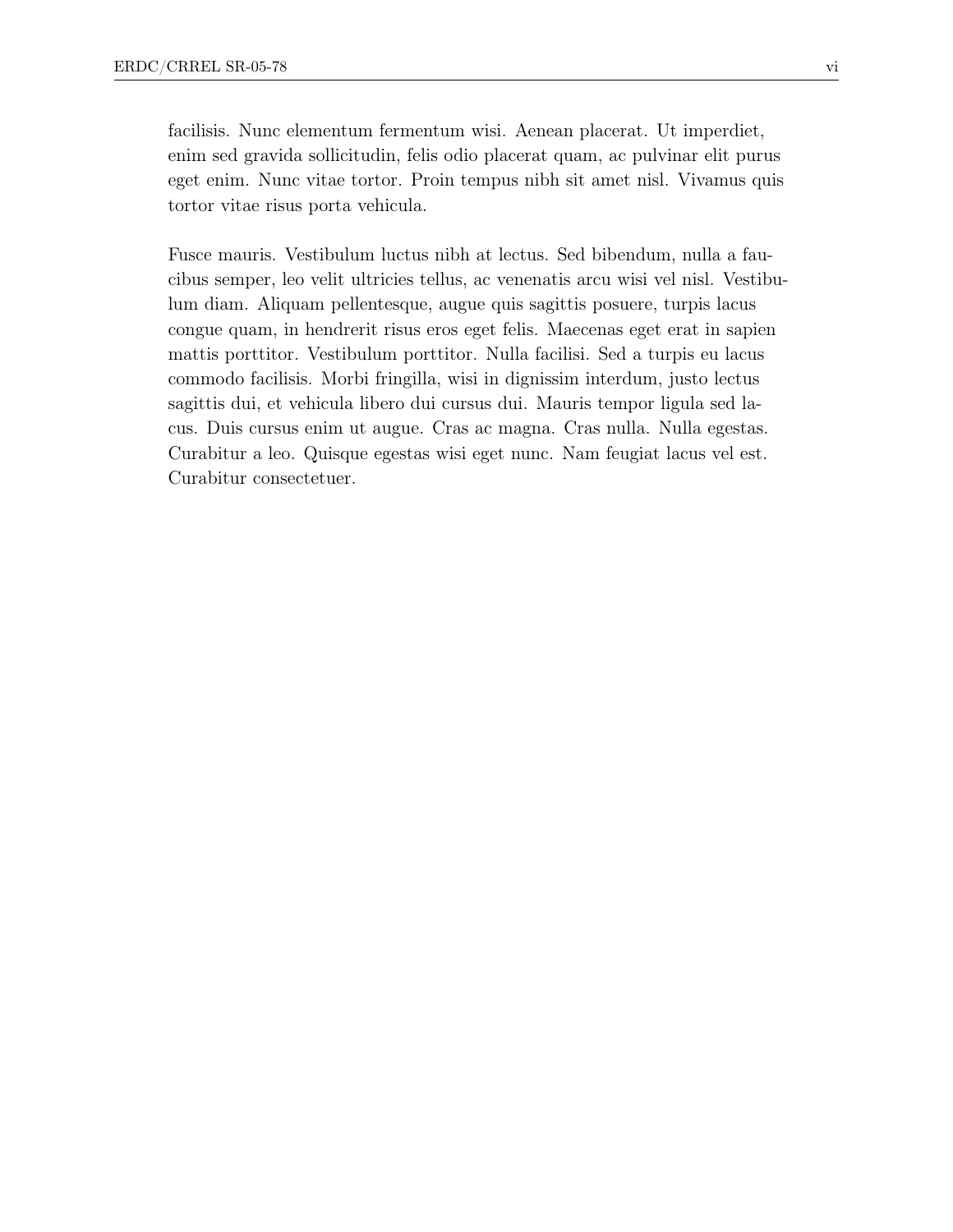| Unit Conversion Factors |  |
|-------------------------|--|
|-------------------------|--|

| Multiply                                      | By             | To Obtain                |  |
|-----------------------------------------------|----------------|--------------------------|--|
| acres                                         | 4,046.873      | square meters            |  |
| $acre-feet$                                   | 1,233.5        | cubic meters             |  |
| angstroms                                     | 0.1            | nanometers               |  |
| atmosphere (standard)                         | 101.325        | kilopascals              |  |
| bars                                          | 100            | kilopascals              |  |
| British thermal units (International Table)   | 1,055.056      | joules                   |  |
| centipoises                                   | 0.001          | pascal seconds           |  |
| centistokes                                   | $1.0E-06$      | square meters per second |  |
| cubic feet                                    | 0.02831685     | cubic meters             |  |
| cubic inches                                  | 1.6387064E-05  | cubic meters             |  |
| cubic yards                                   | 0.7645549      | cubic meters             |  |
| degrees (angle)                               | 0.01745329     | radians                  |  |
| degrees Fahrenheit                            | $(F-32)/1.8$   | degrees Celsius          |  |
| fathoms                                       | 1.8288         | meters                   |  |
| feet                                          | 0.3048         | meters                   |  |
| foot-pounds force                             | 1.355818       | joules                   |  |
| gallons (U.S. liquid)                         | 3.785412E-03   | cubic meters             |  |
| hectares                                      | $1.0E + 04$    | square meters            |  |
| horsepower (550 foot-pounds force per second) | 745.6999       | watts                    |  |
| inches                                        | 0.0254         | meters                   |  |
| inch-pounds (force)                           | 0.1129848      | newton meters            |  |
| kilotons (nuclear equivalent of TNT)          | 4.184          | terajoules               |  |
| knots                                         | 0.5144444      | meters per second        |  |
| microinches                                   | 0.0254         | micrometers              |  |
| microns                                       | $1.0E-06$      | meters                   |  |
| miles (nautical)                              | 1,852          | meters                   |  |
| miles (U.S. statute)                          | 1,609.347      | meters                   |  |
| miles per hour                                | 0.44704        | meters per second        |  |
| mils                                          | 0.0254         | millimeters              |  |
| ounces (mass)                                 | 0.02834952     | kilograms                |  |
| ounces (U.S. fluid)                           | $2.957353E-05$ | cubic meters             |  |
| pints (U.S. liquid)                           | 4.73176E-04    | cubic meters             |  |
| pints (U.S. liquid)                           | 0.473176       | liters                   |  |
| pounds (force)                                | 4.448222       | newtons                  |  |
| pounds (force) per foot                       | 14.59390       | newtons per meter        |  |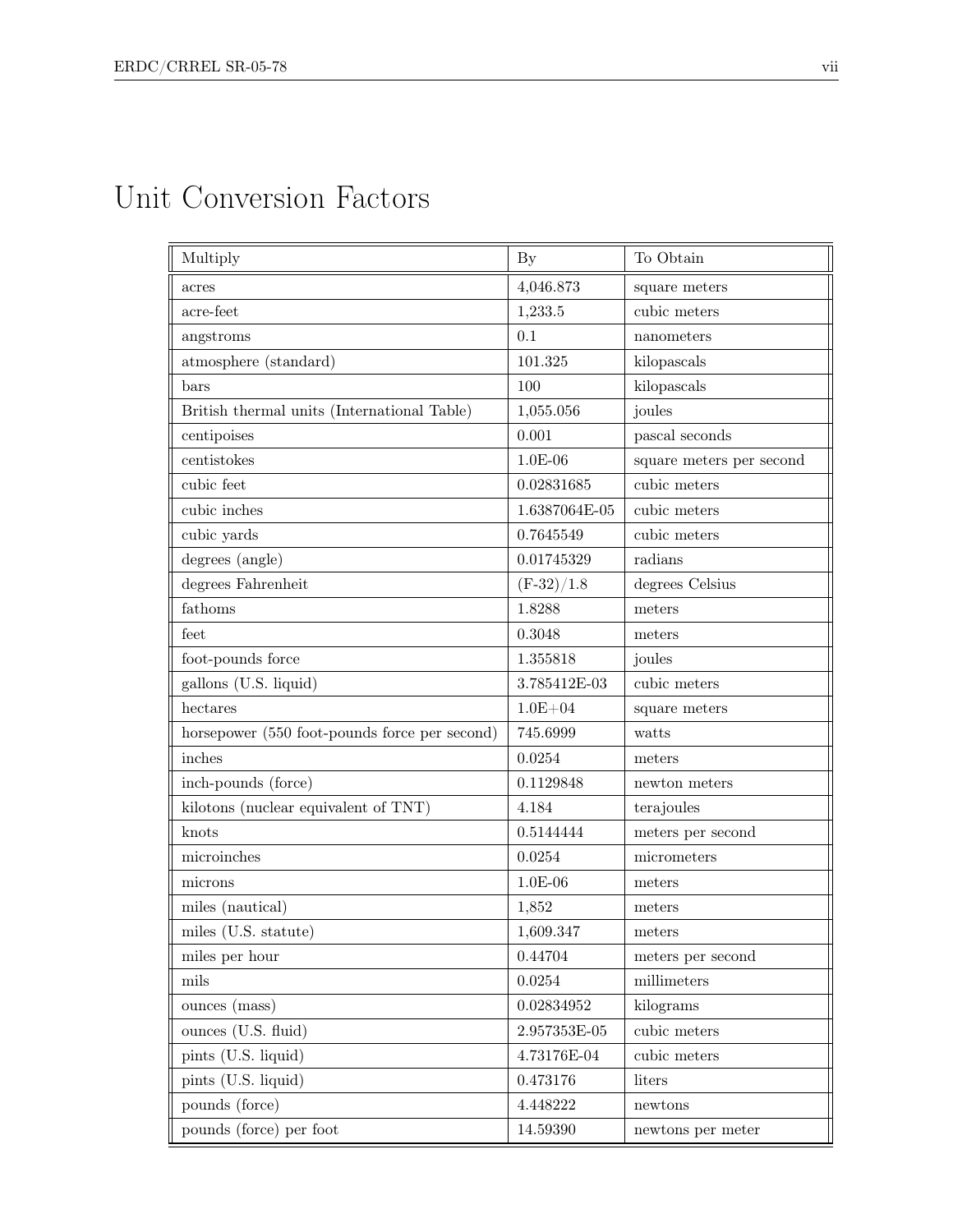| Multiply<br>$\mathbf{B}$ y                  |                  | To Obtain                  |  |
|---------------------------------------------|------------------|----------------------------|--|
| pounds (force) per inch                     | 175.1268         | newtons per meter          |  |
| pounds (force) per square foot              | 47.88026         | pascals                    |  |
| pounds (force) per square inch              | 6.894757         | kilopascals                |  |
| pounds (mass)                               | 0.45359237       | kilograms                  |  |
| pounds (mass) per cubic foot                | 16.01846         | kilograms per cubic meter  |  |
| pounds (mass) per cubic inch                | $2.757990E + 04$ | kilograms per cubic meter  |  |
| pounds (mass) per square foot               | 4.882428         | kilograms per square meter |  |
| pounds (mass) per square yard               | 0.542492         | kilograms per square meter |  |
| quarts (U.S. liquid)                        | 9.463529E-04     | cubic meters               |  |
| slugs                                       | 14.59390         | kilograms                  |  |
| square feet                                 | 0.09290304       | square meters              |  |
| square inches                               | 6.4516E-04       | square meters              |  |
| square miles                                | $2.589998E + 06$ | square meters              |  |
| square yards                                | 0.8361274        | square meters              |  |
| tons (force)                                | 8,896.443        | newtons                    |  |
| tons (force) per square foot                | 95.76052         | kilopascals                |  |
| tons (long) per cubic yard                  | 1,328.939        | kilograms per cubic meter  |  |
| tons (nuclear equivalent of TNT)            | $4.184E + 09$    | joules                     |  |
| tons (2,000 pounds, mass)                   | 907.1847         | kilograms                  |  |
| $tons (2,000 pounds, mass) per square foot$ | 9,764.856        | kilograms per square meter |  |
| yards                                       | 0.9144           | meters                     |  |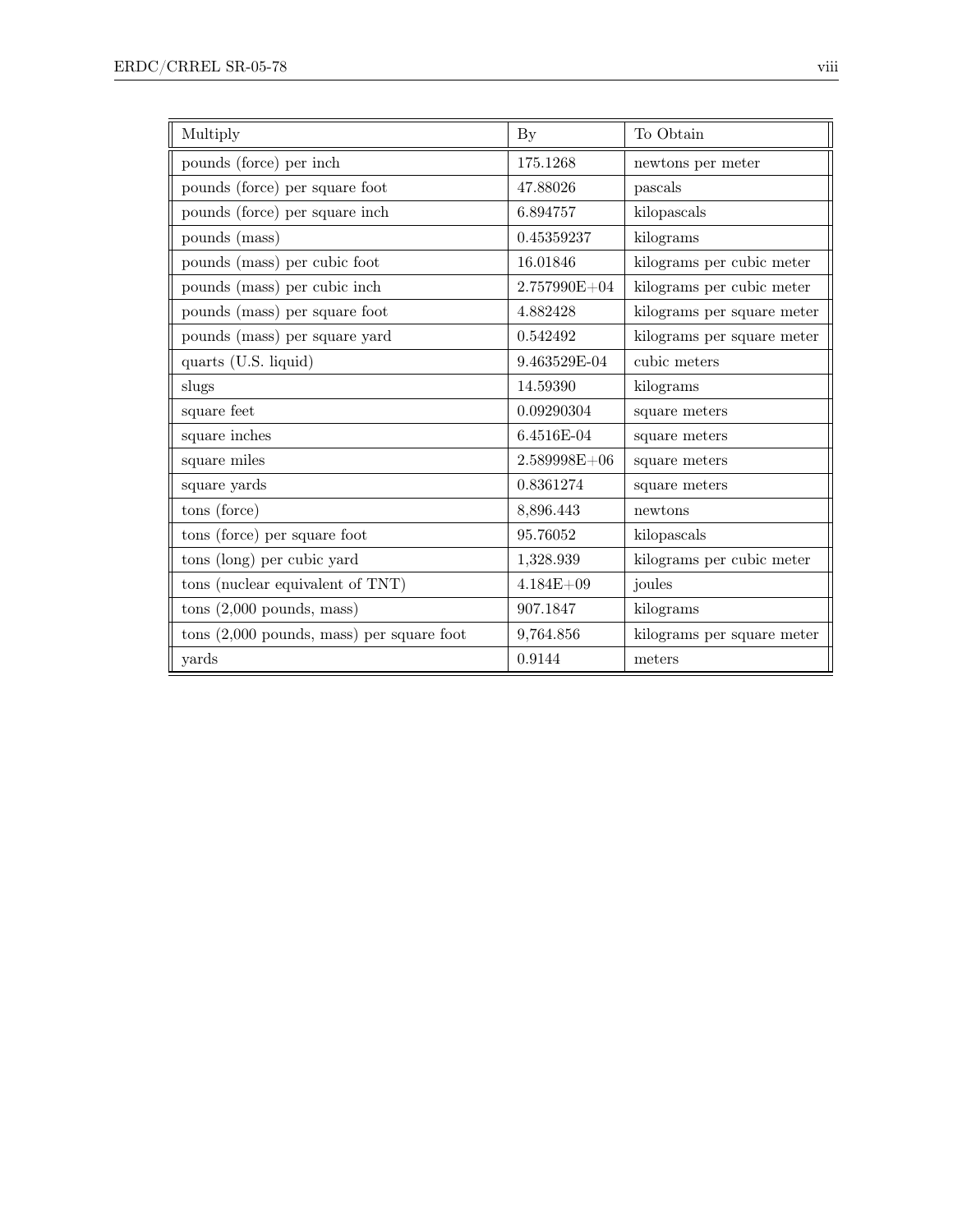## 1 Duis ante felis, dignissim id, blandit in, suscipit vel, dolor

1.1 Duis ante felis: duis sagittis massa, dignissim id, blandit in, suscipit vel, dolor, nunc non magna

1.1.1 Nunc non magna: duis ante felis: duis sagittis massa, dignissim id, blandit in, vel dolor

Suspendisse vel felis. Ut lorem lorem, interdum eu, tincidunt sit amet, laoreet vitae, arcu. Aenean faucibus pede eu ante. Praesent enim elit, rutrum at, molestie non, nonummy vel, nisl. Ut lectus eros, malesuada sit amet, fermentum eu, sodales cursus, magna. Donec eu purus. Quisque vehicula, urna sed ultricies auctor, pede lorem egestas dui, et convallis elit erat sed nulla. Donec luctus. Curabitur et nunc. Aliquam dolor odio, commodo pretium, ultricies non, pharetra in, velit. Integer arcu est, nonummy in, fermentum faucibus, egestas vel, odio.

$$
2 \times 2 = 4 \tag{1}
$$

#### 1.1.2 Duis sagittis massa

Sed commodo posuere pede. Mauris ut est. Ut quis purus. Sed ac odio. Sed vehicula hendrerit sem. Duis non odio. Morbi ut dui. Sed accumsan risus eget odio. In hac habitasse platea dictumst. Pellentesque non elit. Fusce sed justo eu urna porta tincidunt. Mauris felis odio, sollicitudin sed, volutpat a, ornare ac, erat. Morbi quis dolor. Donec pellentesque, erat ac sagittis semper, nunc dui lobortis purus, quis congue purus metus ultricies tellus. Proin et quam. Class aptent taciti sociosqu ad litora torquent per conubia nostra, per inceptos hymenaeos. Praesent sapien turpis, fermentum vel, eleifend faucibus, vehicula eu, lacus.

Pellentesque habitant morbi tristique senectus et netus et malesuada fames ac turpis egestas. Donec odio elit, dictum in, hendrerit sit amet, egestas sed, leo. Praesent feugiat sapien aliquet odio. Integer vitae justo. Aliquam vestibulum fringilla lorem. Sed neque lectus, consectetuer at, consectetuer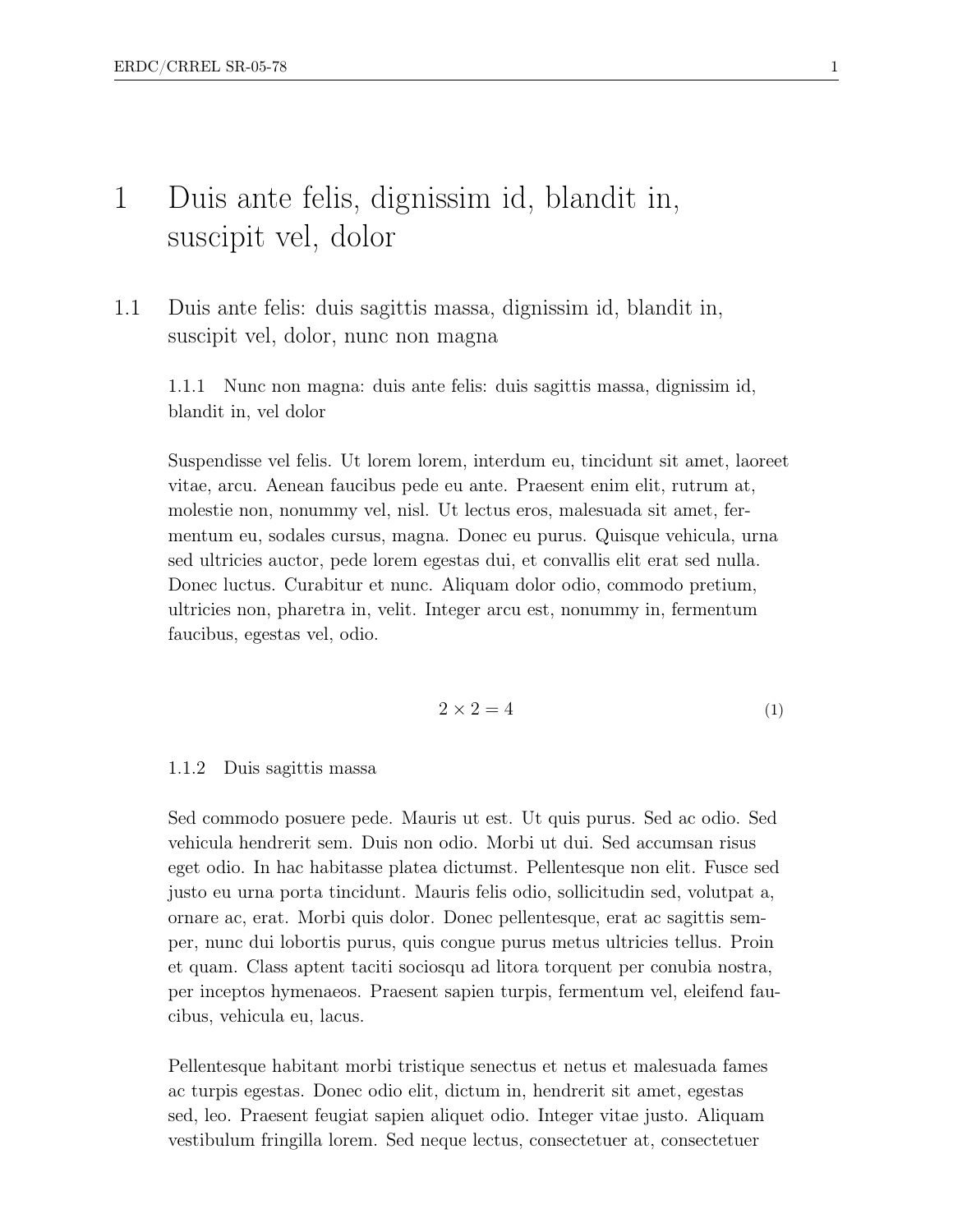sed, eleifend ac, lectus. Nulla facilisi. Pellentesque eget lectus. Proin eu metus. Sed porttitor. In hac habitasse platea dictumst. Suspendisse eu lectus. Ut mi mi, lacinia sit amet, placerat et, mollis vitae, dui. Sed ante tellus, tristique ut, iaculis eu, malesuada ac, dui. Mauris nibh leo, facilisis non, adipiscing quis, ultrices a, dui.

Morbi luctus, wisi viverra faucibus pretium, nibh est placerat odio, nec commodo wisi enim eget quam. Quisque libero justo, consectetuer a, feugiat vitae, porttitor eu, libero. Suspendisse sed mauris vitae elit sollicitudin malesuada. Maecenas ultricies eros sit amet ante. Ut venenatis velit. Maecenas sed mi eget dui varius euismod. Phasellus aliquet volutpat odio. Vestibulum ante ipsum primis in faucibus orci luctus et ultrices posuere cubilia Curae; Pellentesque sit amet pede ac sem eleifend consectetuer. Nullam elementum, urna vel imperdiet sodales, elit ipsum pharetra ligula, ac pretium ante justo a nulla. Curabitur tristique arcu eu metus. Vestibulum lectus. Proin mauris. Proin eu nunc eu urna hendrerit faucibus. Aliquam auctor, pede consequat laoreet varius, eros tellus scelerisque quam, pellentesque hendrerit ipsum dolor sed augue. Nulla nec lacus.

#### 1.2 Suscipit vel

Donec et nisl id sapien blandit mattis. Aenean dictum odio sit amet risus. Morbi purus. Nulla a est sit amet purus venenatis iaculis. Vivamus viverra purus vel magna. Donec in justo sed odio malesuada dapibus. Nunc ultrices aliquam nunc. Vivamus facilisis pellentesque velit. Nulla nunc velit, vulputate dapibus, vulputate id, mattis ac, justo. Nam mattis elit dapibus purus. Quisque enim risus, congue non, elementum ut, mattis quis, sem. Quisque elit.

- 1. Pellentesque laoreet velit nec justo.
- 2. Fusce consectetuer. Proin tellus est, luctus vitae, molestie a, mattis et, mauris. Donec tempor. Pellentesque habitant morbi tristique senectus et netus et malesuada fames ac turpis egestas. Duis ante felis, dignissim id, blandit in, suscipit vel, dolor. Pellentesque tincidunt cursus felis.
- 3. Proin rhoncus semper nulla. Ut et est. Vivamus ipsum erat, gravida in, venenatis ac, fringilla in, quam. Nunc ac augue. Fusce pede erat, ultrices non, consequat et, semper sit amet, urna.

Curabitur tellus magna, porttitor a, commodo a, commodo in, tortor. Donec interdum. Praesent scelerisque. Maecenas posuere sodales odio. Vivamus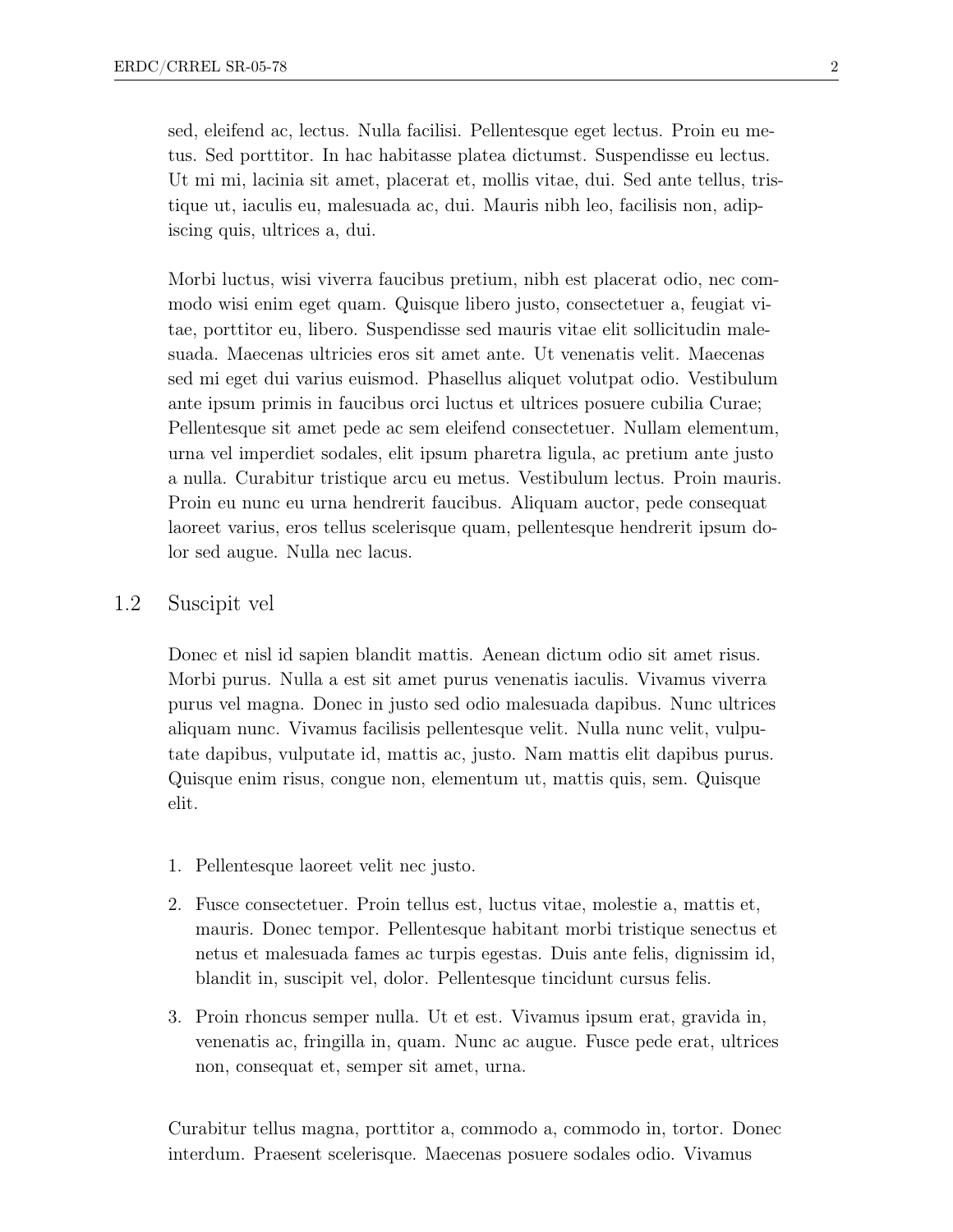| Year | Dividends, % |
|------|--------------|
| 1880 | 2.50         |
| 1881 | 12.1         |
| 1882 | 2.6          |

Table 2. Yearly Dividens

metus lacus, varius quis, imperdiet quis, rhoncus a, turpis. Etiam ligula arcu, elementum a, venenatis quis, sollicitudin sed, metus. Donec nunc pede, tincidunt in, venenatis vitae, faucibus vel, nibh. Pellentesque wisi. Nullam malesuada. Morbi ut tellus ut pede tincidunt porta. Lorem ipsum dolor sit amet, consectetuer adipiscing elit. Etiam congue neque id dolor.

Donec et nisl at wisi luctus bibendum. Nam interdum tellus ac libero. Sed sem justo, laoreet vitae, fringilla at, adipiscing ut, nibh. Maecenas non sem quis tortor eleifend fermentum. Etiam id tortor ac mauris porta vulputate. Integer porta neque vitae massa. Maecenas tempus libero a libero posuere dictum. Vestibulum ante ipsum primis in faucibus orci luctus et ultrices posuere cubilia Curae; Aenean quis mauris sed elit commodo placerat. Class aptent taciti sociosqu ad litora torquent per conubia nostra, per inceptos hymenaeos. Vivamus rhoncus tincidunt libero. Etiam elementum pretium justo. Vivamus est. Morbi a tellus eget pede tristique commodo. Nulla nisl. Vestibulum sed nisl eu sapien cursus rutrum.

#### 1.2.1 Sagittis massa

Maecenas non massa. Vestibulum pharetra nulla at lorem. Duis quis quam id lacus dapibus interdum. Nulla lorem. Donec ut ante quis dolor bibendum condimentum. Etiam egestas tortor vitae lacus. Praesent cursus. Mauris bibendum pede at elit. Morbi et felis a lectus interdum facilisis. Sed suscipit gravida turpis. Nulla at lectus. Vestibulum ante ipsum primis in faucibus orci luctus et ultrices posuere cubilia Curae; Praesent nonummy luctus nibh. Proin turpis nunc, congue eu, egestas ut, fringilla at, tellus. In hac habitasse platea dictumst.

Morbi luctus, wisi viverra faucibus pretium, nibh est placerat odio, nec commodo wisi enim eget quam. Quisque libero justo, consectetuer a, feugiat vitae, porttitor eu, libero. Suspendisse sed mauris vitae elit sollicitudin malesuada. Maecenas ultricies eros sit amet ante. Ut venenatis velit. Maecenas sed mi eget dui varius euismod. Phasellus aliquet volutpat odio. Vestibulum ante ipsum primis in faucibus orci luctus et ultrices posuere cubilia Curae; Pellentesque sit amet pede ac sem eleifend consectetuer. Nullam elementum,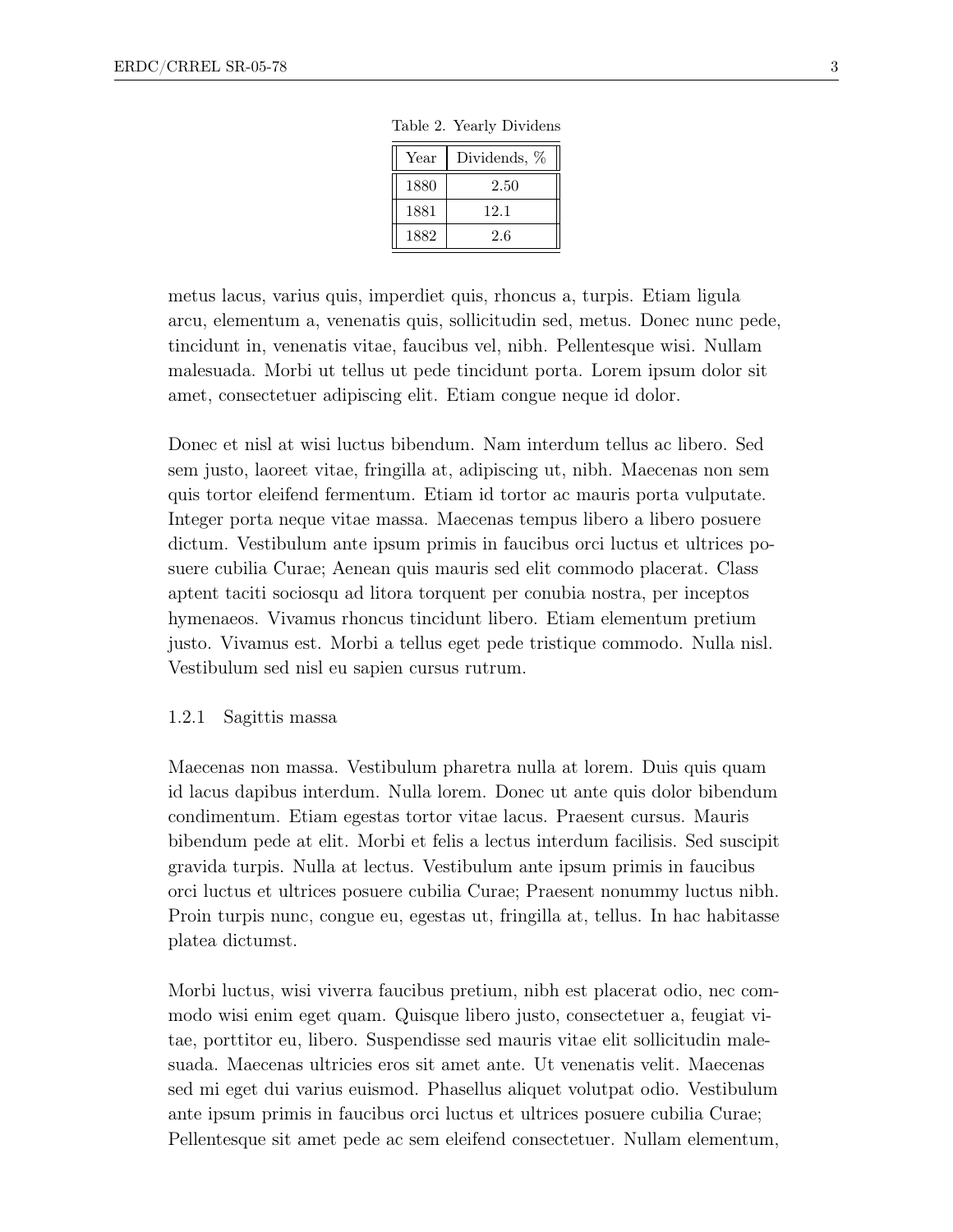

Figure 1. Castle

urna vel imperdiet sodales, elit ipsum pharetra ligula, ac pretium ante justo a nulla. Curabitur tristique arcu eu metus. Vestibulum lectus. Proin mauris. Proin eu nunc eu urna hendrerit faucibus. Aliquam auctor, pede consequat laoreet varius, eros tellus scelerisque quam, pellentesque hendrerit ipsum dolor sed augue. Nulla nec lacus.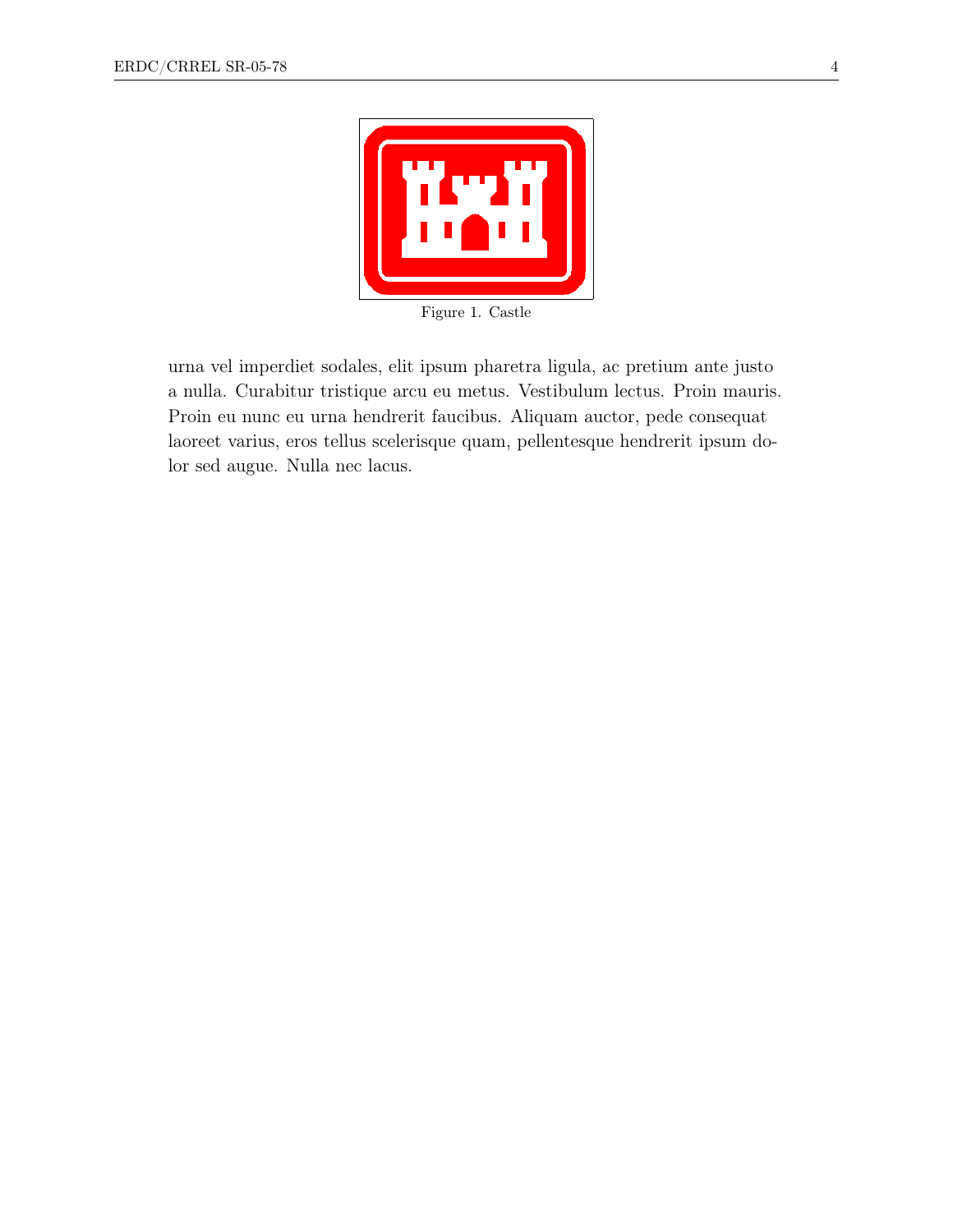### 2 Duis sagittis massa in tellus

Sed feugiat. Cum sociis natoque penatibus et magnis dis parturient montes, nascetur ridiculus mus. Ut pellentesque augue sed urna. Vestibulum diam eros, fringilla et, consectetuer eu, nonummy id, sapien. Nullam at lectus. In sagittis ultrices mauris. Curabitur malesuada erat sit amet massa. Fusce blandit. Aliquam erat volutpat. Aliquam euismod. Aenean vel lectus. Nunc imperdiet justo nec dolor.

$$
\int P dx = 1 \tag{2}
$$

- Fusce adipiscing justo nec ante. Nullam in enim. Pellentesque felis orci, sagittis ac, malesuada et, facilisis in, ligula. Nunc non magna sit amet mi aliquam dictum. In mi.
- Curabitur sollicitudin justo sed quam. Aenean imperdiet. Vestibulum ante ipsum primis in faucibus orci luctus et ultrices posuere cubilia Curae; Donec lacinia nonummy lectus. Proin vel urna. Fusce sit amet orci ac magna iaculis pharetra. Duis sagittis massa in tellus.

### 2.1 Fusce consectetuer

Suspendisse vitae elit. Aliquam arcu neque, ornare in, ullamcorper quis, commodo eu, libero. Fusce sagittis erat at erat tristique mollis. Maecenas sapien libero, molestie et, lobortis in, sodales eget, dui. Morbi ultrices rutrum lorem. Nam elementum ullamcorper leo. Morbi dui. Aliquam sagittis. Nunc placerat. Pellentesque tristique sodales est. Maecenas imperdiet lacinia velit. Cras non urna. Morbi eros pede, suscipit ac, varius vel, egestas non, eros. Praesent malesuada, diam id pretium elementum, eros sem dictum tortor, vel consectetuer odio sem sed wisi.

### 2.2 Aenean imperdiet

Sed feugiat. Cum sociis natoque penatibus et magnis dis parturient montes, nascetur ridiculus mus. Ut pellentesque augue sed urna. Vestibulum diam eros, fringilla et, consectetuer eu, nonummy id, sapien. Nullam at lectus. In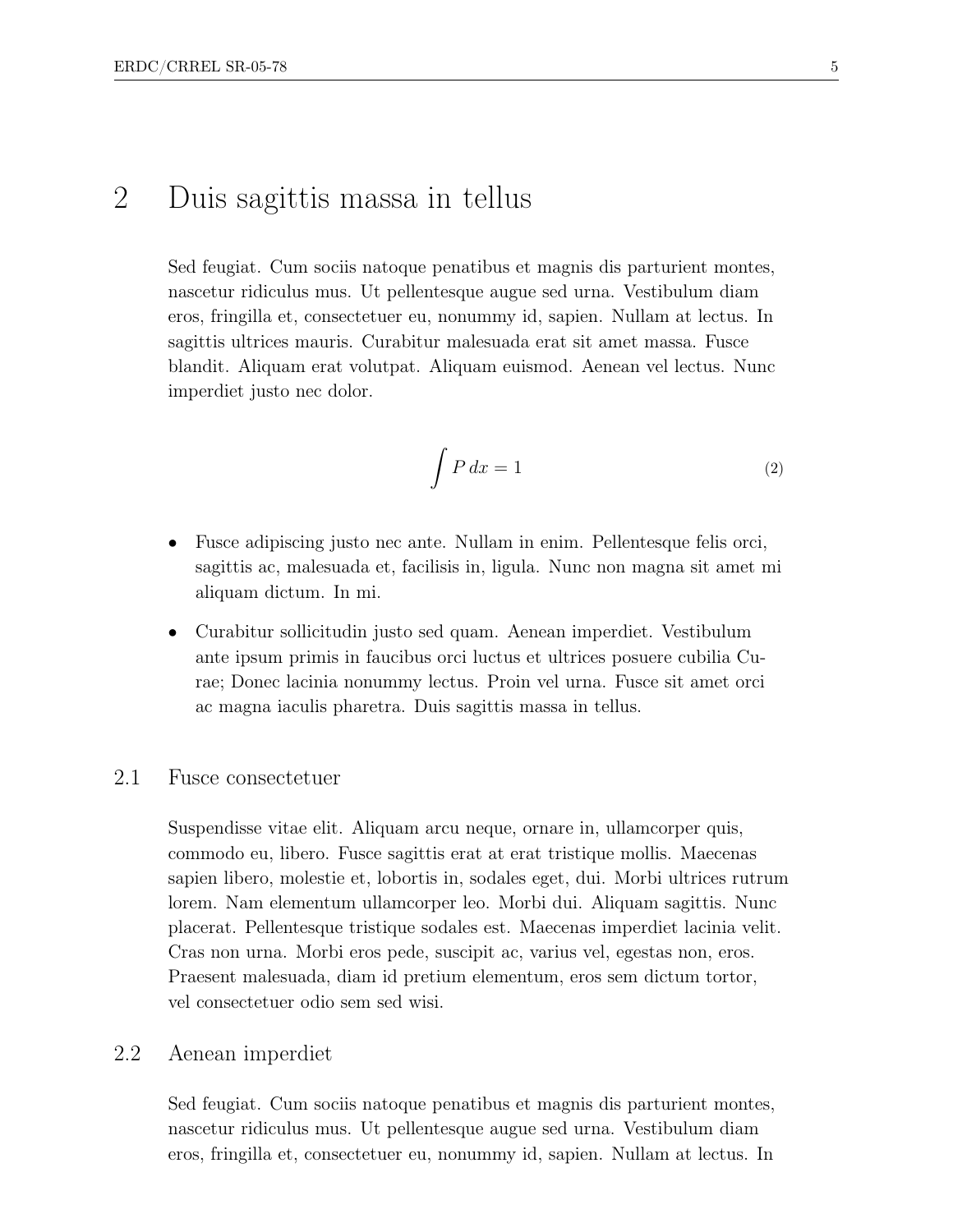

Figure 2. A Picture From US Army Corps Of Engineers Site

sagittis ultrices mauris. Curabitur malesuada erat sit amet massa. Fusce blandit. Aliquam erat volutpat. Aliquam euismod. Aenean vel lectus. Nunc imperdiet justo nec dolor.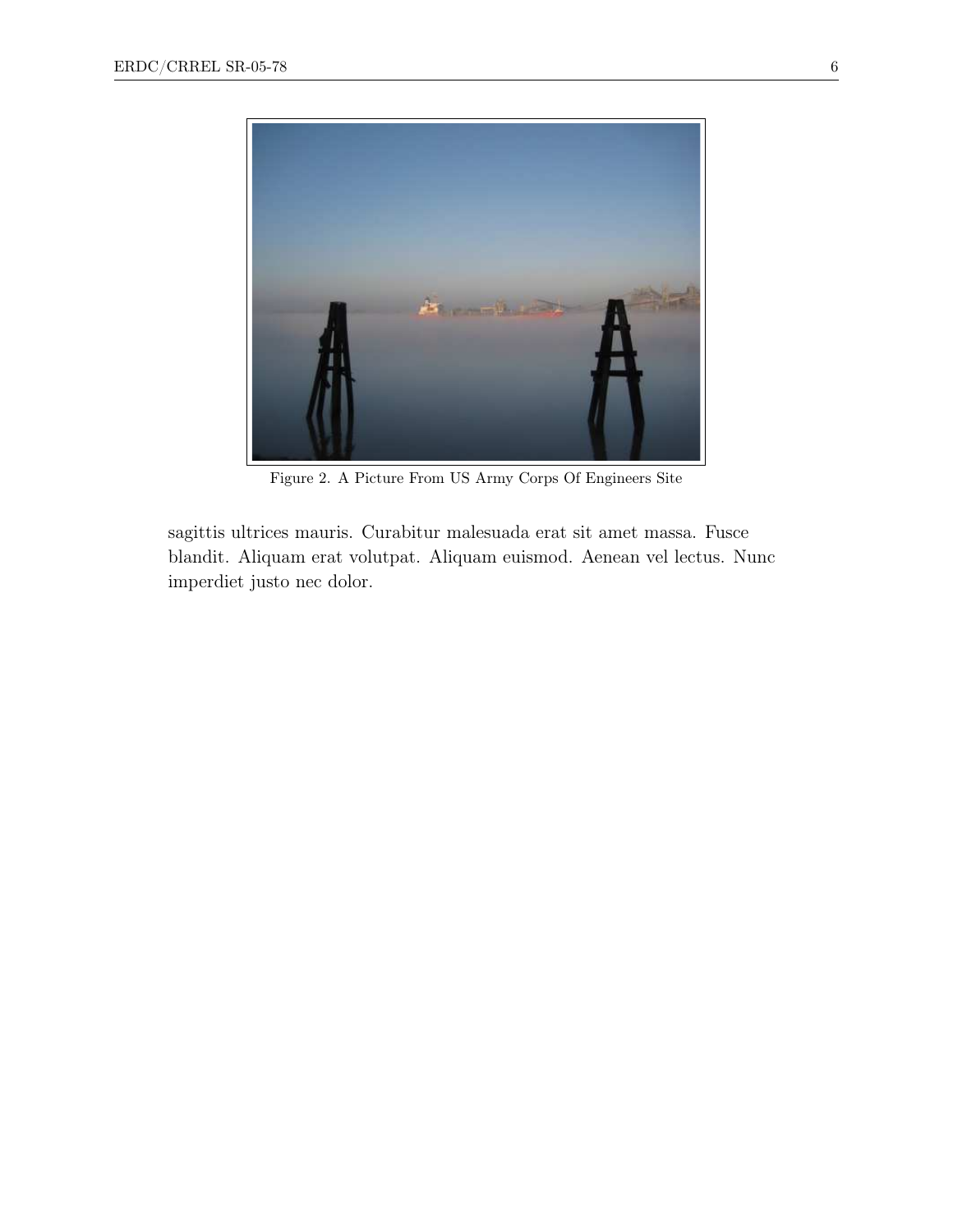## Appendix A: Aenean imperdiet

Etiam euismod. Fusce facilisis lacinia dui. Suspendisse potenti. In mi erat, cursus id, nonummy sed, ullamcorper eget, sapien. Praesent pretium, magna in eleifend egestas, pede pede pretium lorem, quis consectetuer tortor sapien facilisis magna. Mauris quis magna varius nulla scelerisque imperdiet. Aliquam non quam. Aliquam porttitor quam a lacus. Praesent vel arcu ut tortor cursus volutpat. In vitae pede quis diam bibendum placerat. Fusce elementum convallis neque. Sed dolor orci, scelerisque ac, dapibus nec, ultricies ut, mi. Duis nec dui quis leo sagittis commodo.

Aliquam lectus. Vivamus leo. Quisque ornare tellus ullamcorper nulla. Mauris porttitor pharetra tortor. Sed fringilla justo sed mauris. Mauris tellus. Sed non leo. Nullam elementum, magna in cursus sodales, augue est scelerisque sapien, venenatis congue nulla arcu et pede. Ut suscipit enim vel sapien. Donec congue. Maecenas urna mi, suscipit in, placerat ut, vestibulum ut, massa. Fusce ultrices nulla et nisl.

Etiam ac leo a risus tristique nonummy. Donec dignissim tincidunt nulla. Vestibulum rhoncus molestie odio. Sed lobortis, justo et pretium lobortis, mauris turpis condimentum augue, nec ultricies nibh arcu pretium enim. Nunc purus neque, placerat id, imperdiet sed, pellentesque nec, nisl. Vestibulum imperdiet neque non sem accumsan laoreet. In hac habitasse platea dictumst. Etiam condimentum facilisis libero. Suspendisse in elit quis nisl aliquam dapibus. Pellentesque auctor sapien. Sed egestas sapien nec lectus. Pellentesque vel dui vel neque bibendum viverra. Aliquam porttitor nisl nec pede. Proin mattis libero vel turpis. Donec rutrum mauris et libero. Proin euismod porta felis. Nam lobortis, metus quis elementum commodo, nunc lectus elementum mauris, eget vulputate ligula tellus eu neque. Vivamus eu dolor.

Nulla in ipsum. Praesent eros nulla, congue vitae, euismod ut, commodo a, wisi. Pellentesque habitant morbi tristique senectus et netus et malesuada fames ac turpis egestas. Aenean nonummy magna non leo. Sed felis erat, ullamcorper in, dictum non, ultricies ut, lectus. Proin vel arcu a odio lobortis euismod. Vestibulum ante ipsum primis in faucibus orci luctus et ultrices posuere cubilia Curae; Proin ut est. Aliquam odio. Pellentesque massa turpis, cursus eu, euismod nec, tempor congue, nulla. Duis viverra gravida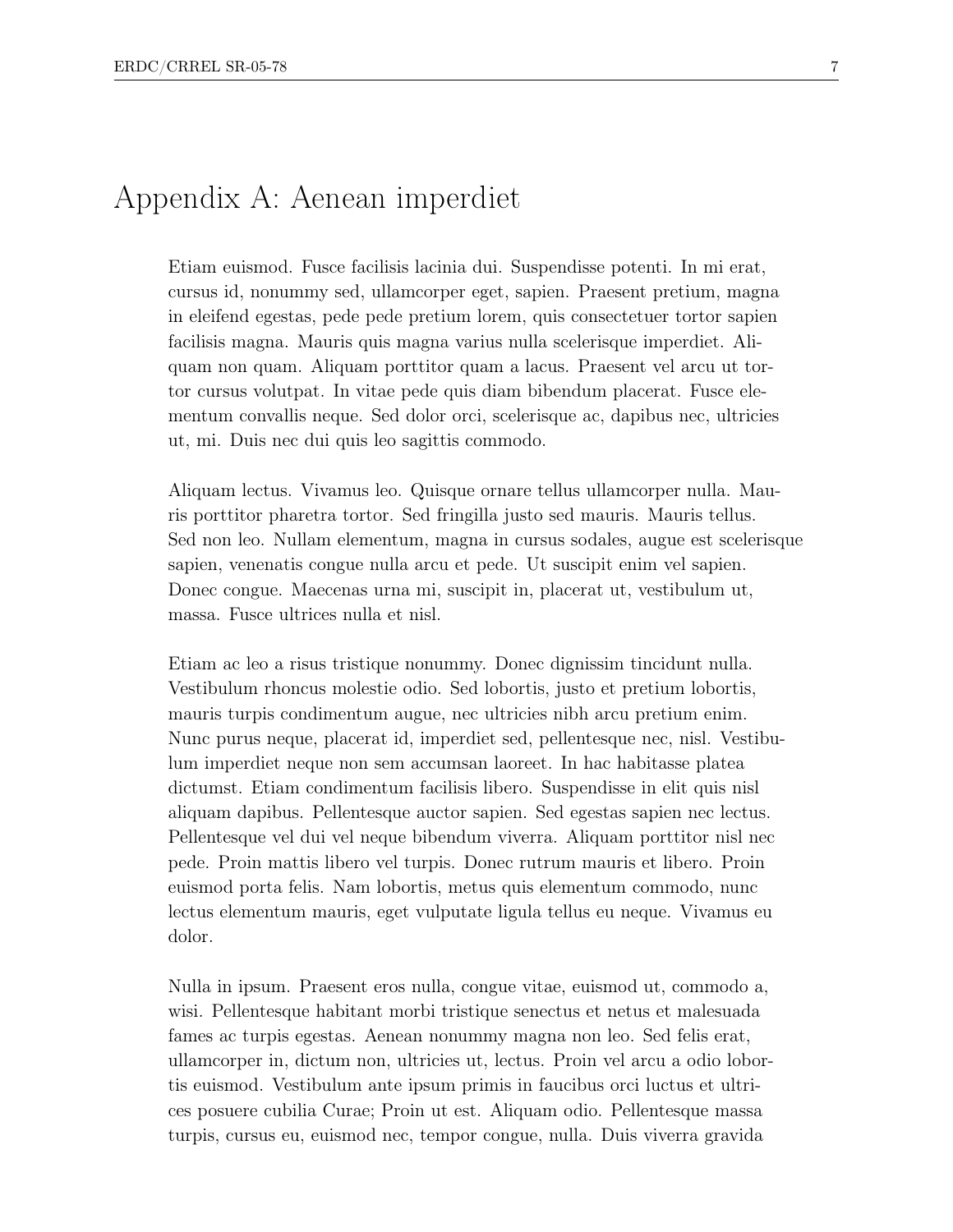

Figure A1. Another Castle, Now In Appendix

mauris. Cras tincidunt. Curabitur eros ligula, varius ut, pulvinar in, cursus faucibus, augue.

Nulla mattis luctus nulla. Duis commodo velit at leo. Aliquam vulputate magna et leo. Nam vestibulum ullamcorper leo. Vestibulum condimentum rutrum mauris. Donec id mauris. Morbi molestie justo et pede. Vivamus eget turpis sed nisl cursus tempor. Curabitur mollis sapien condimentum nunc. In wisi nisl, malesuada at, dignissim sit amet, lobortis in, odio. Aenean consequat arcu a ante. Pellentesque porta elit sit amet orci. Etiam at turpis nec elit ultricies imperdiet. Nulla facilisi. In hac habitasse platea dictumst. Suspendisse viverra aliquam risus. Nullam pede justo, molestie nonummy, scelerisque eu, facilisis vel, arcu.

$$
\frac{\partial H}{\partial x} = -X\tag{A1}
$$

Duis aliquet dui in est. Donec eget est. Nunc lectus odio, varius at, fermentum in, accumsan non, enim. Aliquam erat volutpat. Proin sit amet nulla ut eros consectetuer cursus. Phasellus dapibus aliquam justo. Nunc laoreet. Donec consequat placerat magna. Duis pretium tincidunt justo. Sed sollicitudin vestibulum quam. Nam quis ligula. Vivamus at metus. Etiam imperdiet imperdiet pede. Aenean turpis. Fusce augue velit, scelerisque sollicitudin, dictum vitae, tempor et, pede. Donec wisi sapien, feugiat in, fermentum ut, sollicitudin adipiscing, metus. Phasellus id magna. Duis malesuada interdum arcu. Integer metus. Morbi pulvinar pellentesque mi. Suspendisse sed est eu magna molestie egestas. Quisque mi lorem, pulvinar eget, egestas quis, luctus at, ante. Proin auctor vehicula purus. Fusce ac nisl aliquam ante hendrerit pellentesque. Class aptent taciti sociosqu ad litora torquent per conubia nostra, per inceptos hymenaeos. Morbi wisi. Etiam arcu mauris, facilisis sed, eleifend non, nonummy ut, pede. Cras ut lacus tempor metus mollis placerat. Vivamus eu tortor vel metus interdum malesuada.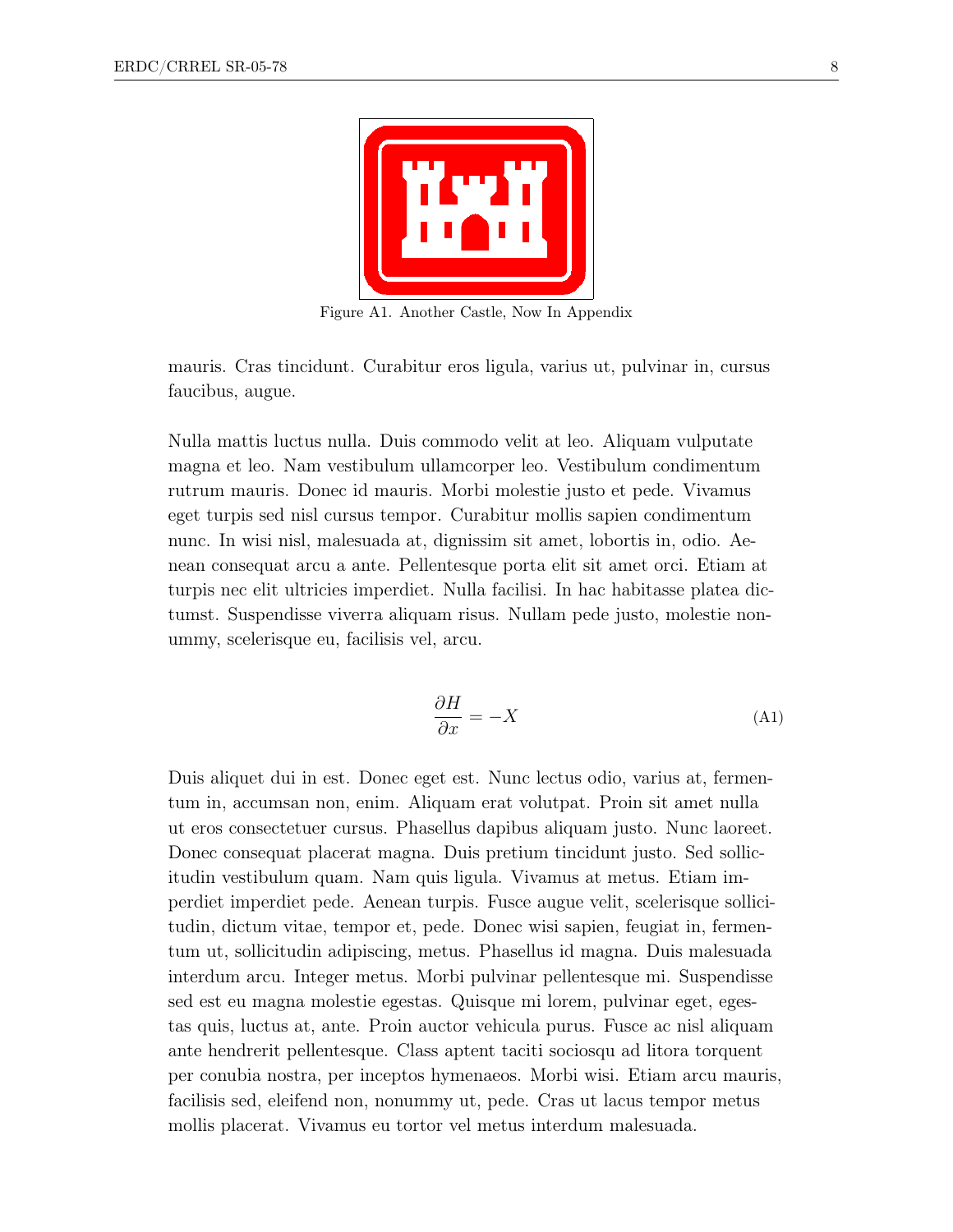| Length of dam, feet                         | 6,423     |
|---------------------------------------------|-----------|
| Concrete section, feet                      | 1,602     |
| Earth embankment feet                       | 4,821     |
| Maximum height of dam above streambed, feet | 252       |
| Concrete in dam, cubic yards                | 1,230,000 |
| Earth in embankment, cubic yards            | 3,320,000 |
| Length of spillway, gross feet              | 531       |
| Spillway crest gates $(10)$ , size in feet  | 45x37     |
| Outlet conduits $(4)$ , size in feet        | 4x9       |
| Elevations, feet above mean sea level       |           |
| Top of dam                                  | 947       |
| Spillway crest                              | 896       |

Table A1. Dam on Table Rock Lake

$$
e^{i\pi} + 1 = 0 \tag{A2}
$$

Donec vel nibh ut felis consectetuer laoreet. Donec pede. Sed id quam id wisi laoreet suscipit. Nulla lectus dolor, aliquam ac, fringilla eget, mollis ut, orci. In pellentesque justo in ligula. Maecenas turpis. Donec eleifend leo at felis tincidunt consequat. Aenean turpis metus, malesuada sed, condimentum sit amet, auctor a, wisi. Pellentesque sapien elit, bibendum ac, posuere et, congue eu, felis. Vestibulum mattis libero quis metus scelerisque ultrices. Sed purus.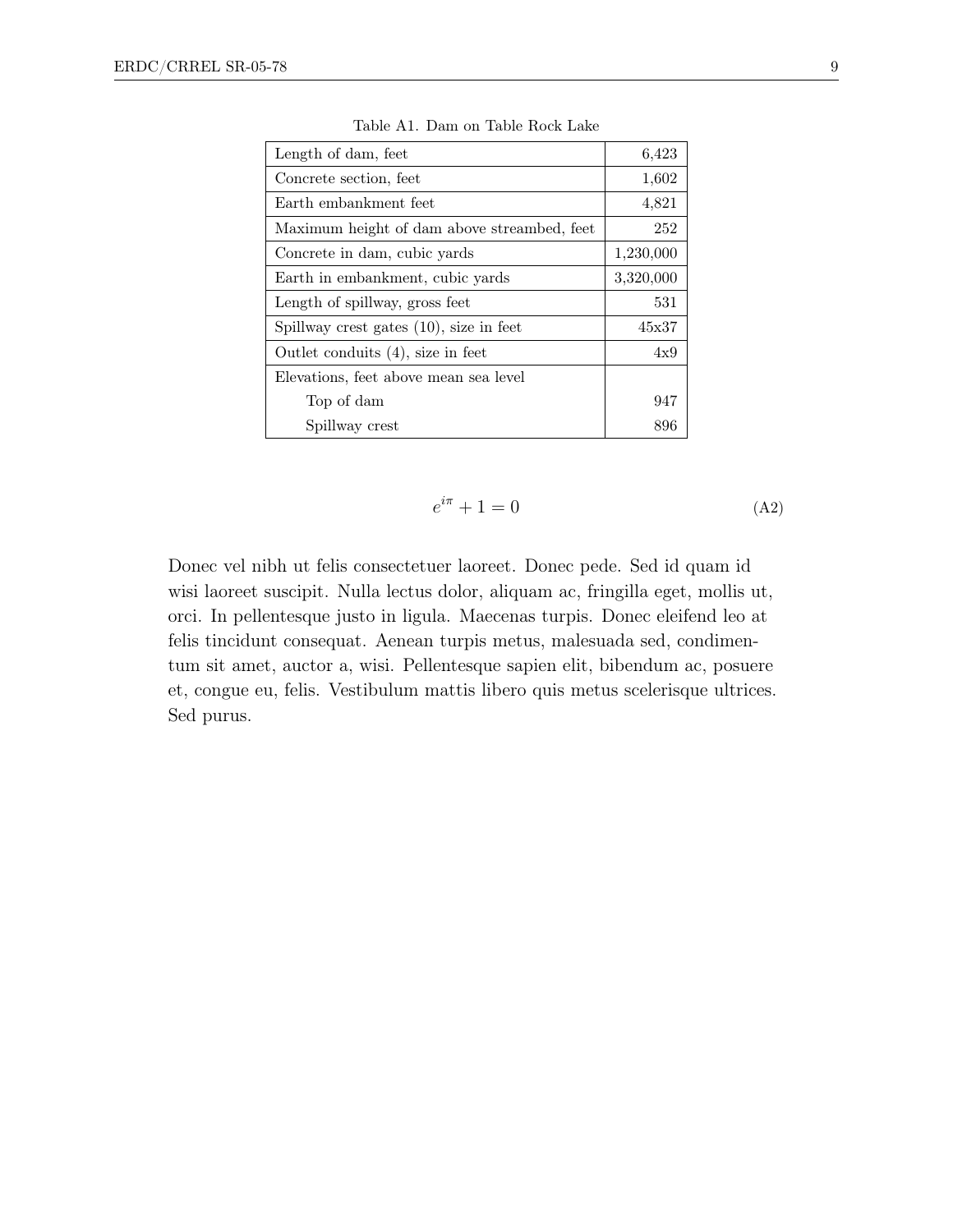## Appendix B: Pellentesque habitant morbi tristique senectus et netus et malesuada fames ac turpis egestas

Nulla mattis luctus nulla. Duis commodo velit at leo. Aliquam vulputate magna et leo. Nam vestibulum ullamcorper leo. Vestibulum condimentum rutrum mauris. Donec id mauris. Morbi molestie justo et pede. Vivamus eget turpis sed nisl cursus tempor. Curabitur mollis sapien condimentum nunc. In wisi nisl, malesuada at, dignissim sit amet, lobortis in, odio. Aenean consequat arcu a ante. Pellentesque porta elit sit amet orci. Etiam at turpis nec elit ultricies imperdiet. Nulla facilisi. In hac habitasse platea dictumst. Suspendisse viverra aliquam risus. Nullam pede justo, molestie nonummy, scelerisque eu, facilisis vel, arcu.

Curabitur tellus magna, porttitor a, commodo a, commodo in, tortor. Donec interdum. Praesent scelerisque. Maecenas posuere sodales odio. Vivamus metus lacus, varius quis, imperdiet quis, rhoncus a, turpis. Etiam ligula arcu, elementum a, venenatis quis, sollicitudin sed, metus. Donec nunc pede, tincidunt in, venenatis vitae, faucibus vel, nibh. Pellentesque wisi. Nullam malesuada. Morbi ut tellus ut pede tincidunt porta. Lorem ipsum dolor sit amet, consectetuer adipiscing elit. Etiam congue neque id dolor.

Donec et nisl at wisi luctus bibendum. Nam interdum tellus ac libero. Sed sem justo, laoreet vitae, fringilla at, adipiscing ut, nibh. Maecenas non sem quis tortor eleifend fermentum. Etiam id tortor ac mauris porta vulputate. Integer porta neque vitae massa. Maecenas tempus libero a libero posuere dictum. Vestibulum ante ipsum primis in faucibus orci luctus et ultrices posuere cubilia Curae; Aenean quis mauris sed elit commodo placerat. Class aptent taciti sociosqu ad litora torquent per conubia nostra, per inceptos hymenaeos. Vivamus rhoncus tincidunt libero. Etiam elementum pretium justo. Vivamus est. Morbi a tellus eget pede tristique commodo. Nulla nisl. Vestibulum sed nisl eu sapien cursus rutrum.

Nulla non mauris vitae wisi posuere convallis. Sed eu nulla nec eros scelerisque pharetra. Nullam varius. Etiam dignissim elementum metus. Vestibulum faucibus, metus sit amet mattis rhoncus, sapien dui laoreet odio, nec ultricies nibh augue a enim. Fusce in ligula. Quisque at magna et nulla com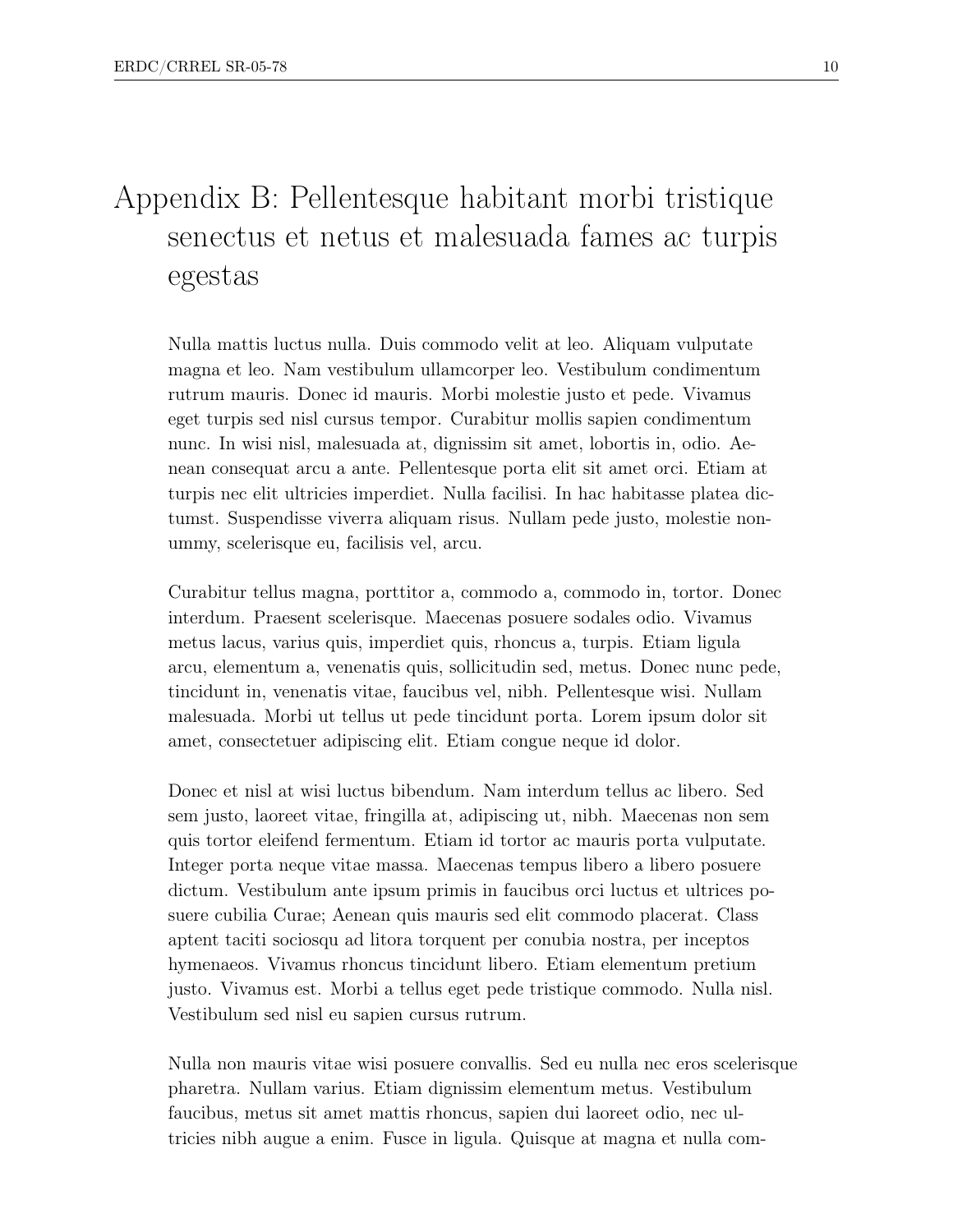modo consequat. Proin accumsan imperdiet sem. Nunc porta. Donec feugiat mi at justo. Phasellus facilisis ipsum quis ante. In ac elit eget ipsum pharetra faucibus. Maecenas viverra nulla in massa.

Nulla ac nisl. Nullam urna nulla, ullamcorper in, interdum sit amet, gravida ut, risus. Aenean ac enim. In luctus. Phasellus eu quam vitae turpis viverra pellentesque. Duis feugiat felis ut enim. Phasellus pharetra, sem id porttitor sodales, magna nunc aliquet nibh, nec blandit nisl mauris at pede. Suspendisse risus risus, lobortis eget, semper at, imperdiet sit amet, quam. Quisque scelerisque dapibus nibh. Nam enim. Lorem ipsum dolor sit amet, consectetuer adipiscing elit. Nunc ut metus. Ut metus justo, auctor at, ultrices eu, sagittis ut, purus. Aliquam aliquam.

Etiam pede massa, dapibus vitae, rhoncus in, placerat posuere, odio. Vestibulum luctus commodo lacus. Morbi lacus dui, tempor sed, euismod eget, condimentum at, tortor. Phasellus aliquet odio ac lacus tempor faucibus. Praesent sed sem. Praesent iaculis. Cras rhoncus tellus sed justo ullamcorper sagittis. Donec quis orci. Sed ut tortor quis tellus euismod tincidunt. Suspendisse congue nisl eu elit. Aliquam tortor diam, tempus id, tristique eget, sodales vel, nulla. Praesent tellus mi, condimentum sed, viverra at, consectetuer quis, lectus. In auctor vehicula orci. Sed pede sapien, euismod in, suscipit in, pharetra placerat, metus. Vivamus commodo dui non odio. Donec et felis.

Etiam suscipit aliquam arcu. Aliquam sit amet est ac purus bibendum congue. Sed in eros. Morbi non orci. Pellentesque mattis lacinia elit. Fusce molestie velit in ligula. Nullam et orci vitae nibh vulputate auctor. Aliquam eget purus. Nulla auctor wisi sed ipsum. Morbi porttitor tellus ac enim. Fusce ornare. Proin ipsum enim, tincidunt in, ornare venenatis, molestie a, augue. Donec vel pede in lacus sagittis porta. Sed hendrerit ipsum quis nisl. Suspendisse quis massa ac nibh pretium cursus. Sed sodales. Nam eu neque quis pede dignissim ornare. Maecenas eu purus ac urna tincidunt congue.

$$
S = -kT \ln \Xi \tag{B1}
$$

See equation  $(A1)$  and equation  $(A2)$ .